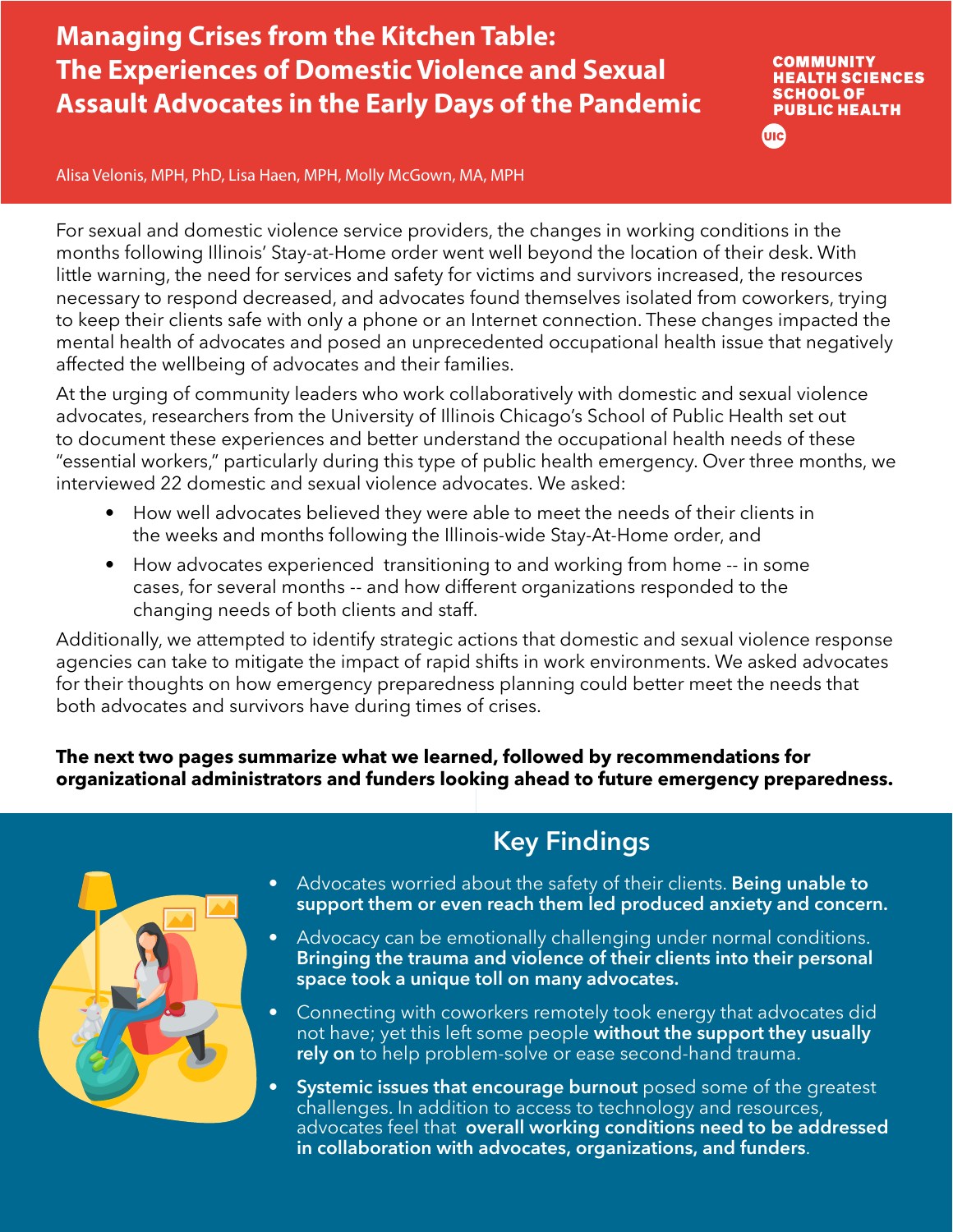#### **What we did**

Between September - November, 2020, we invited workers from sexual and domestic violence services organizations across the greater Chicagoland area to participate in this project. We reached out to local organizations, recruiting a "convenience" sample of individuals interested in participating.



*Twenty-two* advocates and administrators from sexual and domestic violence participated.



*Ten agencies* were represented.

*Eighteen individual and two group* interviews were conducted.



Interviews lasted between *60-90 minutes.*

Interviews were conducted over the *telephone* or using *video-conferencing*  software.



All conversations were *recorded and transcribed*.

In the spring and summer of 2021, preliminary findings were shared with eight participants, who helped to confirm and interpret our findings and suggested next steps



# **Home alone and unable to help...**

 $\rm M$ hile the sudden and prolonged shift to staying at home **V** challenged many individuals and families, domestic and sexual violence advocates faced a unique set of stressors. COVID-19 mitigation efforts meant that many survivors were isolated in homes with abusive partners, shelters, courts, and other services were closed or offering limited support, and advocates had fewer tools they could use to help.

From the time the Stay-at-Home order was issued, advocates were very concerned about the welfare of survivors, particularly those living with an abusive partner. They described the earliest days as a time of **"scary silence"** and felt frustrated with not hearing from clients or **having no good way to reach them**, because telephone or video communication was not always safe or even available to survivors. Client needs shifted as people were laid off from work, afraid of losing housing or health care, and advocates had little ability to help.

**This inability to support clients - especially as reports showed that domestic violence rates were likely increasing - was emotionally draining and left some advocates feeling "helpless"** and ineffective.

I maings and suggested next steps **Moreover, many agencies were** *I worry about basic things ion* action. initially unable to provide staff

with laptops or telephones; one advocate described using a burner cell phone to answer incoming calls to the agency, and others relied on their personal devices. Even when those limitations were addressed, digital privacy and security remained concerns. Several organizations relied heavily on physical paper records, complicating the transition away from the office.

As advocates and organizations figured out how to do this work remotely, participants found that **working from home meant bringing the trauma of others directly into their personal space.** *... like if I got disconnected from a survivor, would I be able to get them back on the phone at all? There's just a lot of kind of stress around being stuck at home and not feeling like I can be the best advocate I can be from this distance.*

As intense conversations with clients about the violence in their lives took place in advocates' bedrooms and kitchens, some participants felt like their home lacked the sense of emotional safety it had prior to the stay-at-home order. Using personal cell phones for work meant getting work calls after hours, and boundaries between work and home were further blurred by having work  $_{\rm 2}$  supplies in their living space when a designated home office was not an option. Finally, living with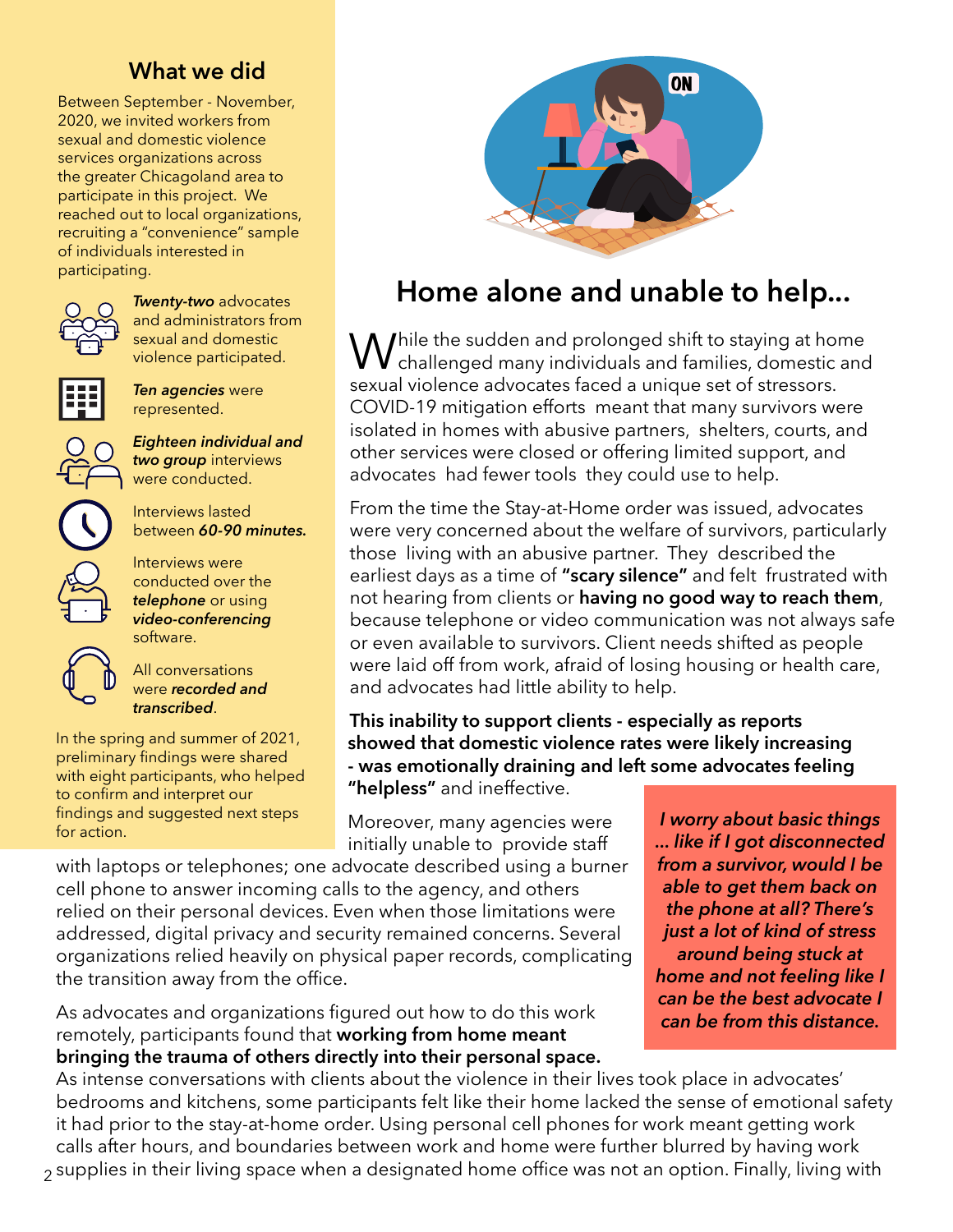*The whole separating work and home doesn't exist anymore, in a sense for me because I am at home […] I now work in our bedroom in a desk. And so now my sleeping is right next to my work. So, when I wake up, it's right there. When I am talking to clients and things like that, I'm talking to them from my bedroom. It's very hard to not forget but leave it for another day to do it.* family or roommates meant that having private conversations with clients could be challenging.

Participants described feeling a keen **loss of support from co-workers who could help them cope with the trauma**. They missed being around like-minded peers who understood advocacy work and provided

a safe,

confidential space to debrief. They found it more difficult to connect with their co-workers from home, as virtual communication platforms replaced the more organic forms of pre-pandemic, in-person interactions, such as stopping by a coworker's office or engaging in conversation in communal areas. Advocates described not wanting to reach out to co-workers after hours or add another virtual meeting to their already technology-laden days. While some organizations offered events like virtual coffees or happy hours to foster a sense of peer support, attendance at these events declined over time, likely as "zoom fatigue" set in. While some advocates appreciated the gesture, they found the events more performative than helpful in the long run.

*I think that's something that I really miss about being in a workspace with colleagues who get it, is that you can safely … process in a way that's consensual, and that's like, "We're able to walk away from this and not have it weigh heavily on us." Even though I text my coworkers every day … that organic …"I just need two minutes to vent about this," is not as available. And so, it kind of just piles up.*



## **Organizational challenges and supports...**

Although some advocates relayed actions taken by senior-level managers<br>that allowed them to feel appreciated, more frequently we heard about a culture that fostered **indifference for the work they do and the sacrifices they make to do it.** In some cases, this atmosphere existed prior to COVID, but the stresses that accompanied working through a pandemic brought

these issues to the forefront. Prominently, several participants said they felt pressured to "prove" they were really working, or felt that they were being held more accountable for their time than prior to the pandemic. "[There] became a much more concentrated focus on what each of us were doing," described one advocate. This attention became an actual barrier to accomplishing tasks, in that "we had to check in more frequently, we had to have more meetings, we had to clear things through new people who we maybe wouldn't have had to before. I don't think that this is their intention, but it was certainly the impact."

That said, advocates felt **supported by their direct supervisors.** Several participants said their immediate supervisors advocated for their needs with administrators or granted flexible schedules so they

*It actually would have just been helpful for someone to have a conversation with me... And not from a, "I wanna see what you're doing on a daily basis to prove that you're working," but just take time and talk to us about what our program looks like in the middle of COVID. And that didn't happen for us. Again, my boss is great and is super engaged and checks in, but above beyond her, having to send all these reports and not having anyone check in and say, "I'm really curious, how is this working for you? What is working? What isn't working?" would have gone a long way to feel valued and supported in this really complicated time.*